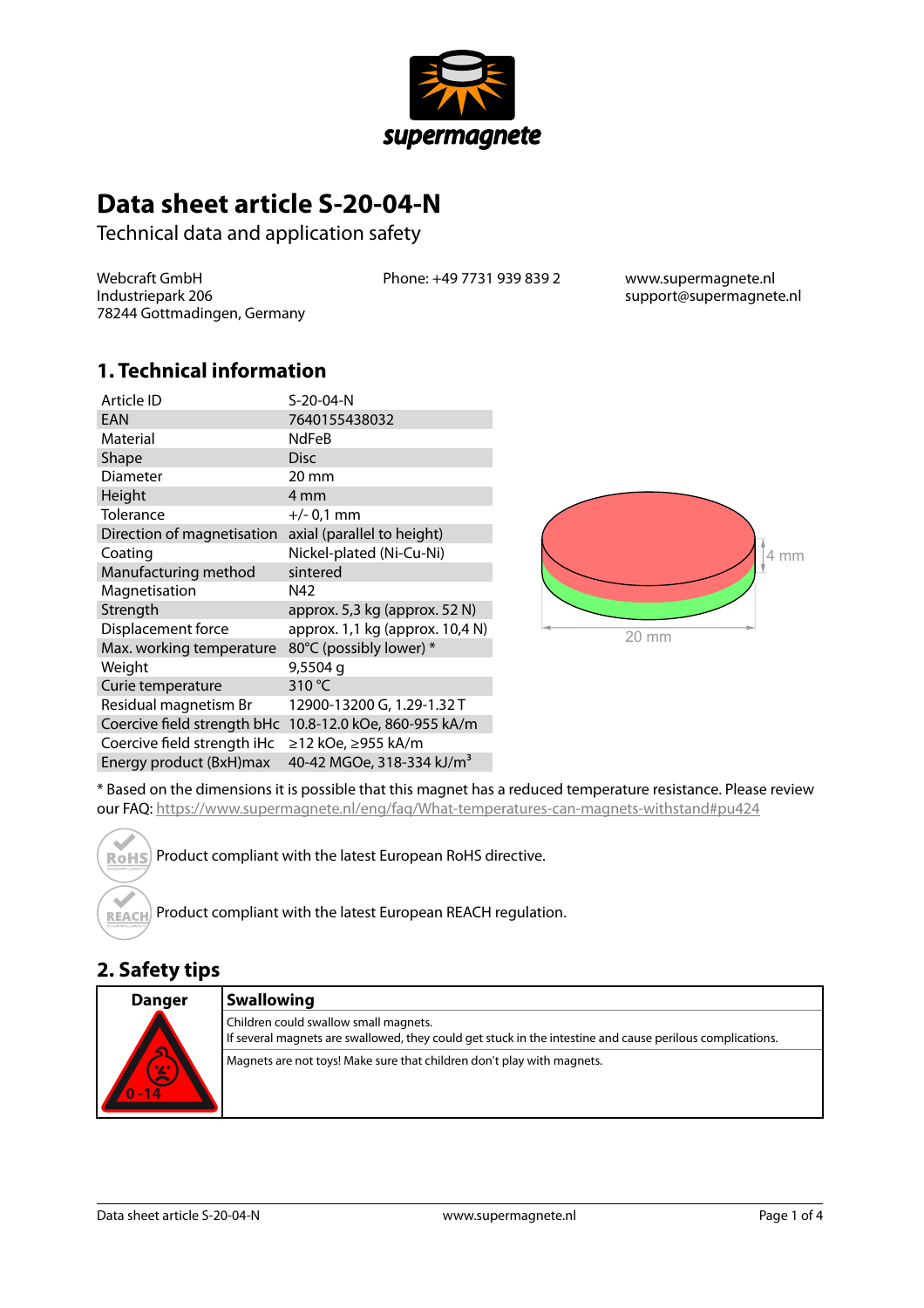| <b>Warning</b> | l Pacemaker                                                                                                                                                                                       |
|----------------|---------------------------------------------------------------------------------------------------------------------------------------------------------------------------------------------------|
|                | Magnets could affect the functioning of pacemakers and implanted heart defibrillators.<br>A pacemaker could switch into test mode and cause illness.<br>• A heart defibrillator may stop working. |
|                | $\bullet$ If you wear these devices keep sufficient distance to magnets: www.supermagnete.nl/eng/fag/distance<br>. Warn others who wear these devices from getting too close to magnets.          |
|                |                                                                                                                                                                                                   |

| <b>Heavy objects</b>                                                                                                                                                                                            |
|-----------------------------------------------------------------------------------------------------------------------------------------------------------------------------------------------------------------|
| Too heavy loads, symptoms of fatique as well as material defect could cause a magnet or magnetic hook to<br>loosen from the surface that is was attached to.<br>Falling objects could lead to serious injuries. |
| • The indicated adhesive force applies only to ideal conditions. Allow for a high safety cushion.<br>. Don't use magnets in places where people could sustain injuries in case of material failure.             |
| <b>Metal splinters</b>                                                                                                                                                                                          |
|                                                                                                                                                                                                                 |
| Neodymium magnets are brittle. Colliding magnets could crack.                                                                                                                                                   |
| Sharp splinters could be catapulted away for several meters and injure your eyes.                                                                                                                               |
|                                                                                                                                                                                                                 |

- **•** Avoid the collision of magnets.
- **•** Wear safety glasses when handling larger magnets.
- **•** Make sure that nearby people are also protected or keep their distance.

## **3. Handling and storing**

| Caution | Magnetic field                                                                                                                                                                                              |
|---------|-------------------------------------------------------------------------------------------------------------------------------------------------------------------------------------------------------------|
|         | Magnets produce a far-reaching, strong magnetic field. They could damage TVs and laptops, computer hard<br>drives, credit and ATM cards, data storage media, mechanical watches, hearing aids and speakers. |
|         | • Keep magnets away from devices and objects that could be damaged by strong magnetic fields.<br>· Please refer to our table of recommended distances: www.supermagnete.nl/eng/faq/distance                 |

| Caution | <b>Combustibility</b>                                                                   |
|---------|-----------------------------------------------------------------------------------------|
|         | When machining magnets, the drilling dust could easily ignite.                          |
|         | Stay away from machining magnets or use appropriate tools and sufficient cooling water. |

| <b>Caution</b> | Nickel allergy                                                                                                                                                                                                                                                                |
|----------------|-------------------------------------------------------------------------------------------------------------------------------------------------------------------------------------------------------------------------------------------------------------------------------|
|                | Many of our magnets contain nickel, also those without nickel coating.<br>• Some people have an allergic reaction when they come into contact with nickel.<br>. Nickel allergies could develop from perpetual contact with nickel-plated objects.                             |
|                | • Avoid perpetual skin contact with magnets.<br>• Avoid contact with magnets if you already have a nickel allergy.                                                                                                                                                            |
|                |                                                                                                                                                                                                                                                                               |
| <b>Notice</b>  | Influence on people                                                                                                                                                                                                                                                           |
|                | According to the current level of knowledge, magnetic fields of permanent magnets do not have a measurable<br>positive or negative influence on people. It is unlikely that permanent magnets constitute a health risk, but it<br>الترامين فمتماس والمتمارين المتمالة متمرمون |

| -positive or negative implence on people. It is unlikely that permanent magnets constitute a nealth risk, but it<br>l cannot be ruled out entirelv. |
|-----------------------------------------------------------------------------------------------------------------------------------------------------|
| $\bullet$ For your own safety, avoid constant contact with magnets.<br>Store large magnets at least one metre away from your body.                  |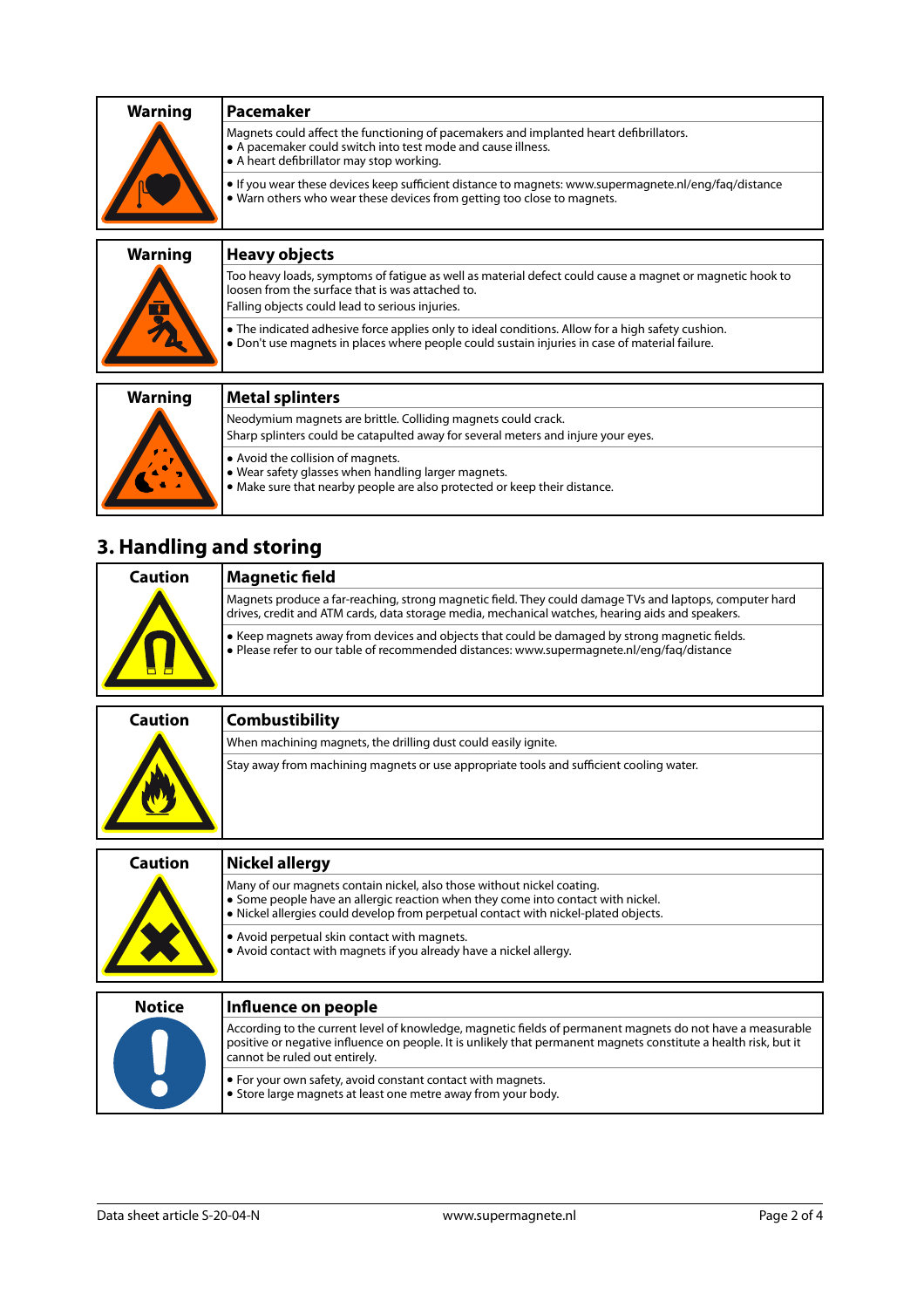| <b>Notice</b> | <b>Splintering of coating</b>                                                                                                                                                                                                                                                    |
|---------------|----------------------------------------------------------------------------------------------------------------------------------------------------------------------------------------------------------------------------------------------------------------------------------|
|               | Most of our neodymium magnets have a thin nickel-copper-nickel coating to protect them from erosion. This<br>coating could splinter or crack due to collision or large pressure. This makes them vulnerable to environmental<br>influences like moisture and they could oxidise. |
|               | • Separate big magnets, especially spheres, with a piece of cardboard.<br>• Avoid collisions of magnets as well as repeated mechanical exposure (e.g. blows, bashes).                                                                                                            |
| <b>Notice</b> | <b>Oxidation, corrosion, rust</b>                                                                                                                                                                                                                                                |
|               | Untreated neodymium magnets oxidise quickly and disintegrate.<br>Most of our magnets have a nickel-copper-nickel coating to protect them from corrosion. This coating provides<br>some protection against corrosion, but it is not robust enough for continuous outdoor use.     |
|               | • Use magnets only in the dry indoors or protect them against environmental influences.<br>• Avoid damages to the coating.                                                                                                                                                       |
| <b>Notice</b> | <b>Temperature resistance</b>                                                                                                                                                                                                                                                    |
|               | Neodymium magnets have a maximum working temperature of 80 to 200°C.                                                                                                                                                                                                             |
|               | Most neodymium magnets lose part of their adhesive force permanently at a temperature of 80°C.                                                                                                                                                                                   |
|               | • Don't use magnets in places where they are exposed to extreme heat.<br>. If you use an adhesive, don't harden it with hot air.                                                                                                                                                 |
|               |                                                                                                                                                                                                                                                                                  |
| <b>Notice</b> | <b>Mechanical treatment</b>                                                                                                                                                                                                                                                      |
|               | Neodymium magnets are brittle, heat-sensitive and oxidise easily.<br>• When drilling or sawing a magnet with improper tools, the magnet may break.<br>• The emerging heat may demagnetise the magnet.<br>• The magnet will oxidise and disintegrate due to the damaged coating.  |
|               | Avoid machining magnets if you do not have the necessary machines and experience. Let us provide you with                                                                                                                                                                        |

#### **4. Transportation tips**

| Caution | Airfreight                                                                                                                                                         |
|---------|--------------------------------------------------------------------------------------------------------------------------------------------------------------------|
|         | Magnetic fields of improperly packaged magnets could influence airplane navigation devices.<br>In the worst case it could lead to an accident.                     |
|         | • Airfreight magnets only in packaging with sufficient magnetic shielding.<br>• Please refer to the respective regulations: www.supermagnete.nl/eng/fag/airfreight |

an offer for a custom-made order instead: [www.supermagnete.nl/eng/custom\\_form.php](http://www.supermagnete.nl/eng/custom_form.php)

| <b>Caution</b> | <b>Postage</b>                                                                                                                                                                                                                                                                                                                                                                                                                       |
|----------------|--------------------------------------------------------------------------------------------------------------------------------------------------------------------------------------------------------------------------------------------------------------------------------------------------------------------------------------------------------------------------------------------------------------------------------------|
|                | Magnetic fields of improperly packaged magnets could cause disturbances in sorting machines and damage<br>fragile goods in other packages.                                                                                                                                                                                                                                                                                           |
|                | • Please refer to our shipping tips: www.supermagnete.nl/eng/fag/shipping<br>$\bullet$ Use a large box and place the magnet in the middle surrounded by lots of padding material.<br>• Arrange magnets in a package in a way that the magnetic fields neutralise each other.<br>• If necessary, use sheet iron to shield the magnetic field.<br>• There are stricter rules for airfreight: Refer to the warning notice "Airfreight". |

### **5. Disposal tips**

Small amounts of used neodymium magnets can be thrown out with the regular trash. Larger amounts of magnets need to be recycled as scrap metal.

### **6. Statutory provisions**

Neodymium magnets are not intended for sale/export to the United States of America, Canada or Japan. You are strictly prohibited from directly or indirectly exporting the neodymium magnets that you received from us or the end products that you produced from those magnets to the countries mentioned above.